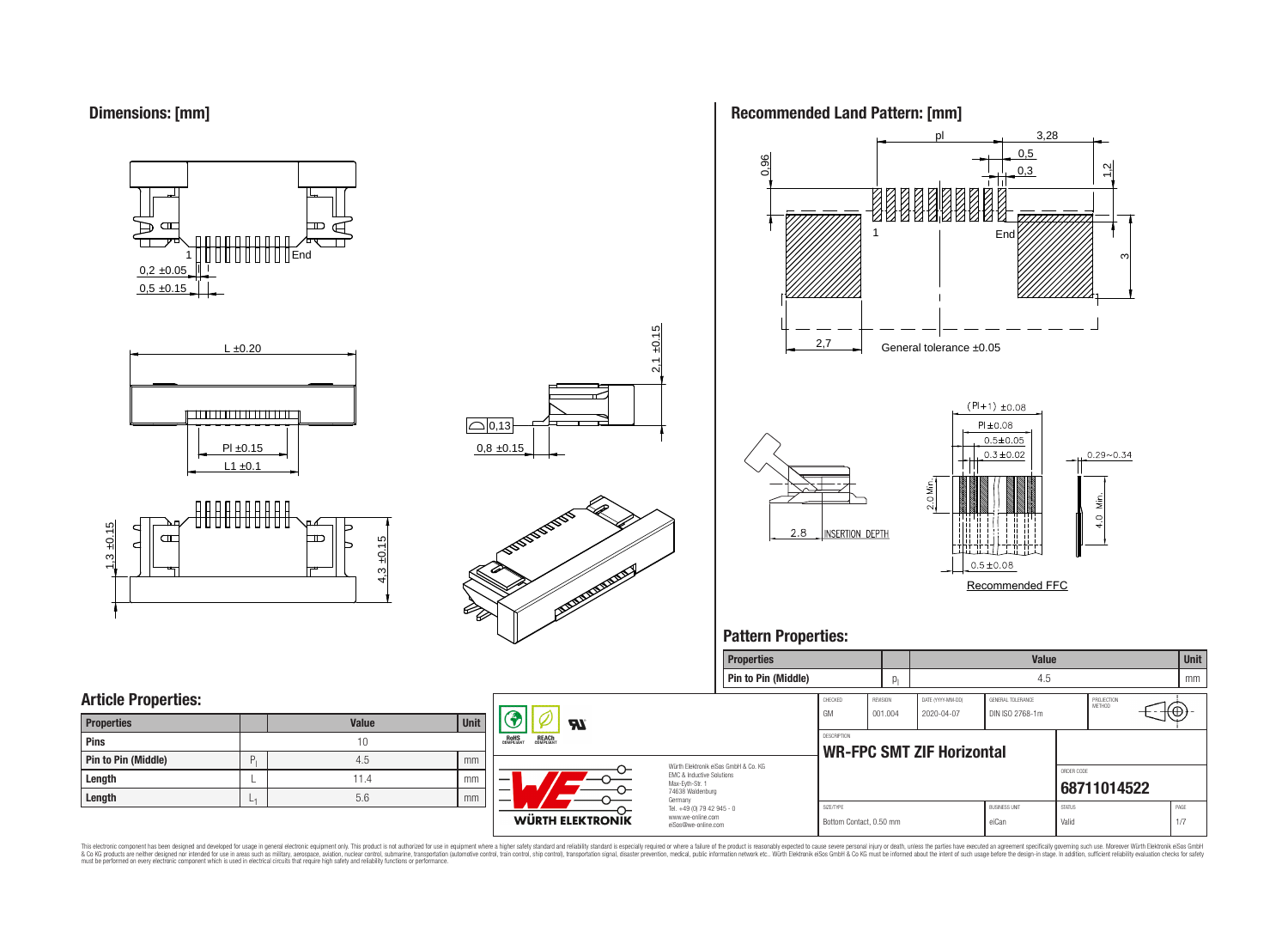### **Kind Properties:**

| <b>Properties</b> |                  | <b>Value</b> | <b>Unit</b> |  |
|-------------------|------------------|--------------|-------------|--|
| <b>Pitch</b>      |                  | 0.5          | mm          |  |
| <b>Durability</b> | 25 Mating cycles |              |             |  |

## **Material Properties:**

| <b>Insulator Material</b>            | <b>LCP</b>                                   |
|--------------------------------------|----------------------------------------------|
| <b>Insulator Flammability Rating</b> | $UL94V-0$                                    |
| <b>Insulator Color</b>               | Ivory                                        |
| <b>Actuator Material</b>             | PA9T                                         |
| <b>Actuator Flammability Rating</b>  | UL94 V-0                                     |
| <b>Actuator Color</b>                | <b>Black</b>                                 |
| <b>Contact Material</b>              | Phosphor Bronze                              |
| <b>Contact Plating</b>               | 100 ( $\mu$ ") Tin over 50 ( $\mu$ ") Nickel |
| <b>Contact Type</b>                  | Stamped                                      |
| <b>Solder Tabs</b>                   | <b>Brass</b>                                 |

## **General Information:**

| Onerating<br>  oporuunig<br>$-$ - $-$ - $-$ | $\circ$<br>0E.<br>ח ר<br>$ -$<br>. |
|---------------------------------------------|------------------------------------|

## **Electrical Properties:**

| <b>Properties</b>            |           | <b>Test conditions</b> | <b>Value</b> | Unit           | Tol. |
|------------------------------|-----------|------------------------|--------------|----------------|------|
| <b>Rated Current</b>         | םו        |                        | 0.5          | $\overline{A}$ |      |
| <b>Working Voltage</b>       |           |                        | 50           | V(AC)          |      |
| <b>Withstanding Voltage</b>  |           | min                    | 250          | V(AC)          |      |
| <b>Contact Resistance</b>    | R         |                        | 20           | $m\Omega$      | max. |
| <b>Insulation Resistance</b> | $R_{ISO}$ |                        | 100          | M <sub>2</sub> | min. |

## **Certification:**

**RoHS Approval RoHS Approval Compliant** [2011/65/EU&2015/863]

## **Certification:**

| <b>REACh Approval</b> | Conform or declared [(EC)1907/2006] |  |  |  |  |
|-----------------------|-------------------------------------|--|--|--|--|
| <b>UL Approval</b>    |                                     |  |  |  |  |

## **Packaging Properties:**

| <b>Properties</b>     |      | <b>Value</b>  |
|-----------------------|------|---------------|
| Packaging             |      | Tape and Reel |
| <b>Packaging Unit</b> | Qty. | 2000          |

## **Specific Recommendation:**

In order to handle products correctly, please download our precaution guide which is available under "Tutorials" on our Homepage: www. we-online.com/precaution\_6873xx124422

| Яľ                                                    |                                                                                                                     | CHECKED<br>GM                        | <b>REVISION</b><br>001.004 | DATE (YYYY-MM-DD)<br>2020-04-07  | GENERAL TOLERANCE<br>DIN ISO 2768-1m |                        | PROJECTION<br><b>METHOD</b> | ₩Φ,         |
|-------------------------------------------------------|---------------------------------------------------------------------------------------------------------------------|--------------------------------------|----------------------------|----------------------------------|--------------------------------------|------------------------|-----------------------------|-------------|
| <b>REACH</b><br>COMPLIANT<br><b>ROHS</b><br>COMPLIANT |                                                                                                                     | <b>DESCRIPTION</b>                   |                            | <b>WR-FPC SMT ZIF Horizontal</b> |                                      |                        |                             |             |
| _                                                     | Würth Flektronik eiSos GmbH & Co. KG<br>EMC & Inductive Solutions<br>Max-Evth-Str. 1<br>74638 Waldenburg<br>Germany |                                      |                            |                                  |                                      | ORDER CODE             | 68711014522                 |             |
| WÜRTH ELEKTRONIK                                      | Tel. +49 (0) 79 42 945 - 0<br>www.we-online.com<br>eiSos@we-online.com                                              | SIZE/TYPE<br>Bottom Contact, 0.50 mm |                            |                                  | <b>BUSINESS UNIT</b><br>eiCan        | <b>STATUS</b><br>Valid |                             | PAGE<br>2/7 |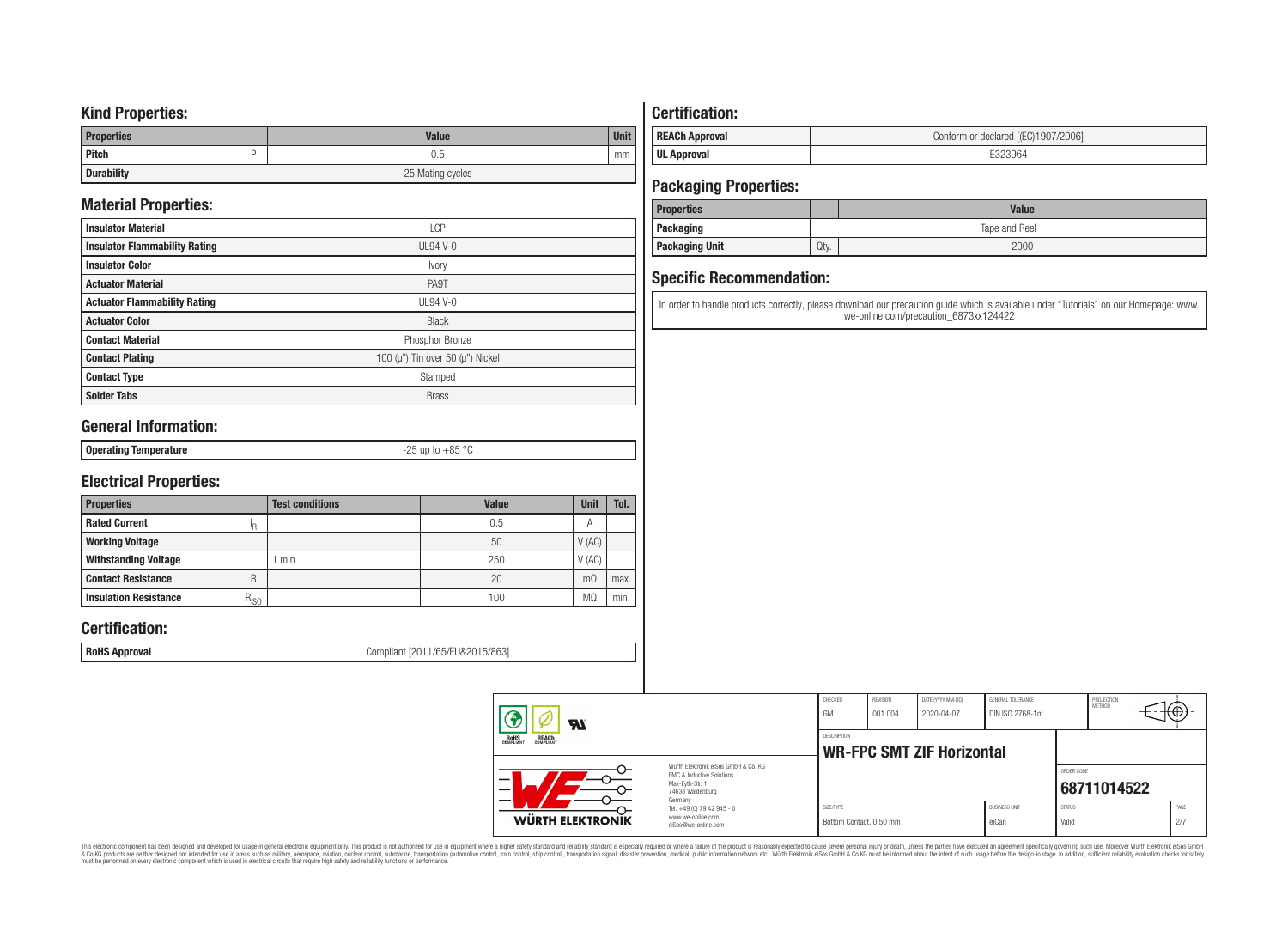

**Packaging Specification - Reel: [mm]**



This electronic component has been designed and developed for usage in general electronic equipment only. This product is not authorized for use in equipment where a higher safely standard and reliability standard si espec & Ook product a label and the membed of the seasuch as marked and as which such a membed and the such assume that income in the seasuch and the simulation and the such assume that include to the such a membed and the such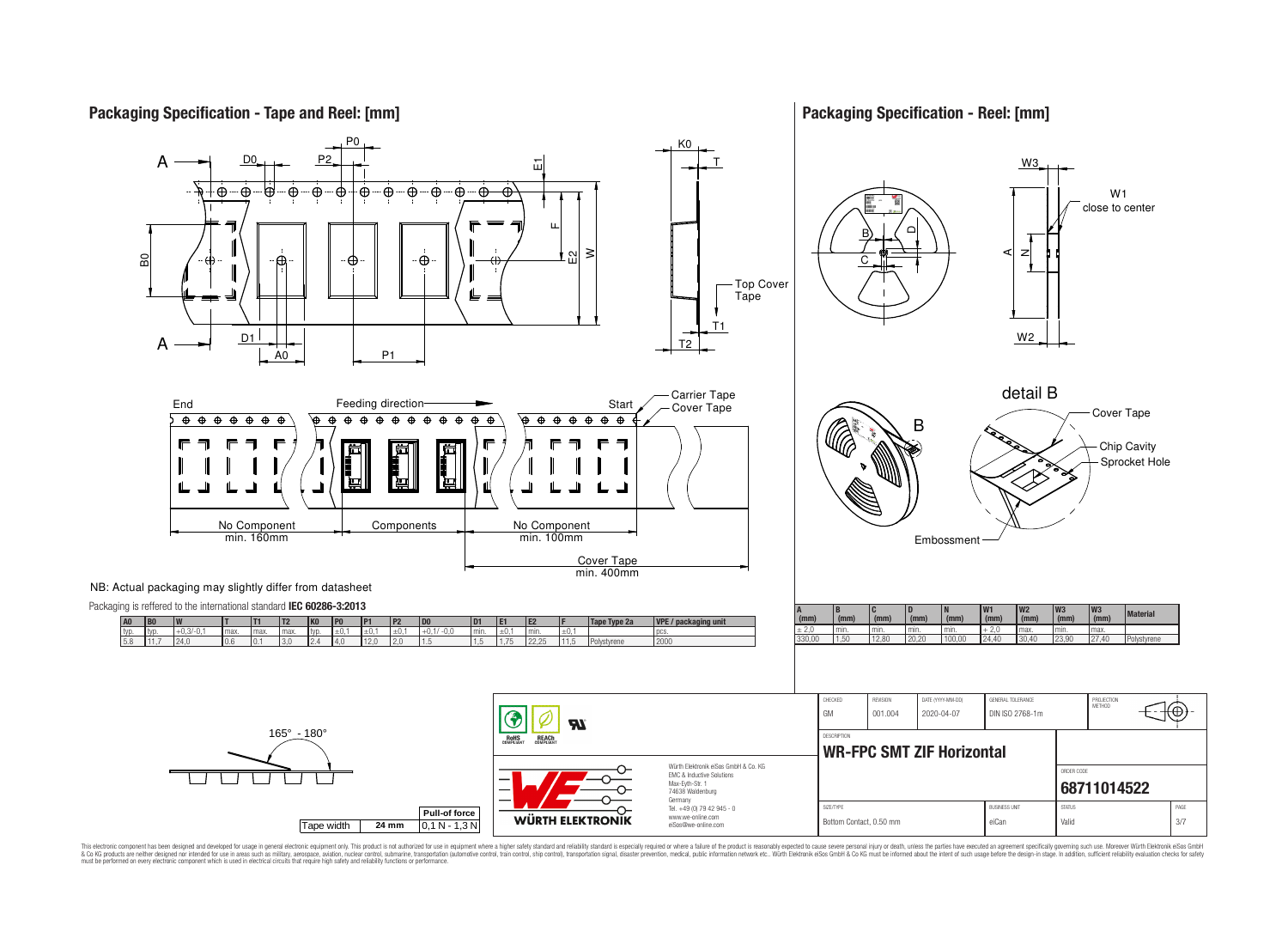

#### NB: Actual packaging may slightly differ from datasheet

| $L_{C}$ (mm) | <b>IM</b><br>$W_{\cap}$ (mm) | $H0$ (mm) | No. of reel<br>outer packaging | Packaging<br><b>Unit</b> | Material     |
|--------------|------------------------------|-----------|--------------------------------|--------------------------|--------------|
| typ.         | 1 LV L                       | ' IVL     | reel.                          | l DCS.                   |              |
| 365          | 365                          | 220       |                                | 14000                    | <b>Paper</b> |

| $\boldsymbol{\mathcal{H}}$                     |                                                                                                                     | CHECKED<br>GM                        | <b>REVISION</b><br>001.004 | DATE (YYYY-MM-DD)<br>2020-04-07 | GENERAL TOLERANCE<br>DIN ISO 2768-1m |                        | PROJECTION<br><b>METHOD</b> | ≖₩,         |
|------------------------------------------------|---------------------------------------------------------------------------------------------------------------------|--------------------------------------|----------------------------|---------------------------------|--------------------------------------|------------------------|-----------------------------|-------------|
| <b>ROHS</b><br>COMPLIANT<br>REACH<br>COMPLIANT | <b>DESCRIPTION</b><br><b>WR-FPC SMT ZIF Horizontal</b>                                                              |                                      |                            |                                 |                                      |                        |                             |             |
|                                                | Würth Elektronik eiSos GmbH & Co. KG<br>EMC & Inductive Solutions<br>Max-Evth-Str. 1<br>74638 Waldenburg<br>Germany |                                      |                            |                                 |                                      | ORDER CODE             | 68711014522                 |             |
| WÜRTH ELEKTRONIK                               | Tel. +49 (0) 79 42 945 - 0<br>www.we-online.com<br>eiSos@we-online.com                                              | SIZE/TYPE<br>Bottom Contact, 0.50 mm |                            |                                 | <b>BUSINESS UNIT</b><br>eiCan        | <b>STATUS</b><br>Valid |                             | PAGE<br>4/7 |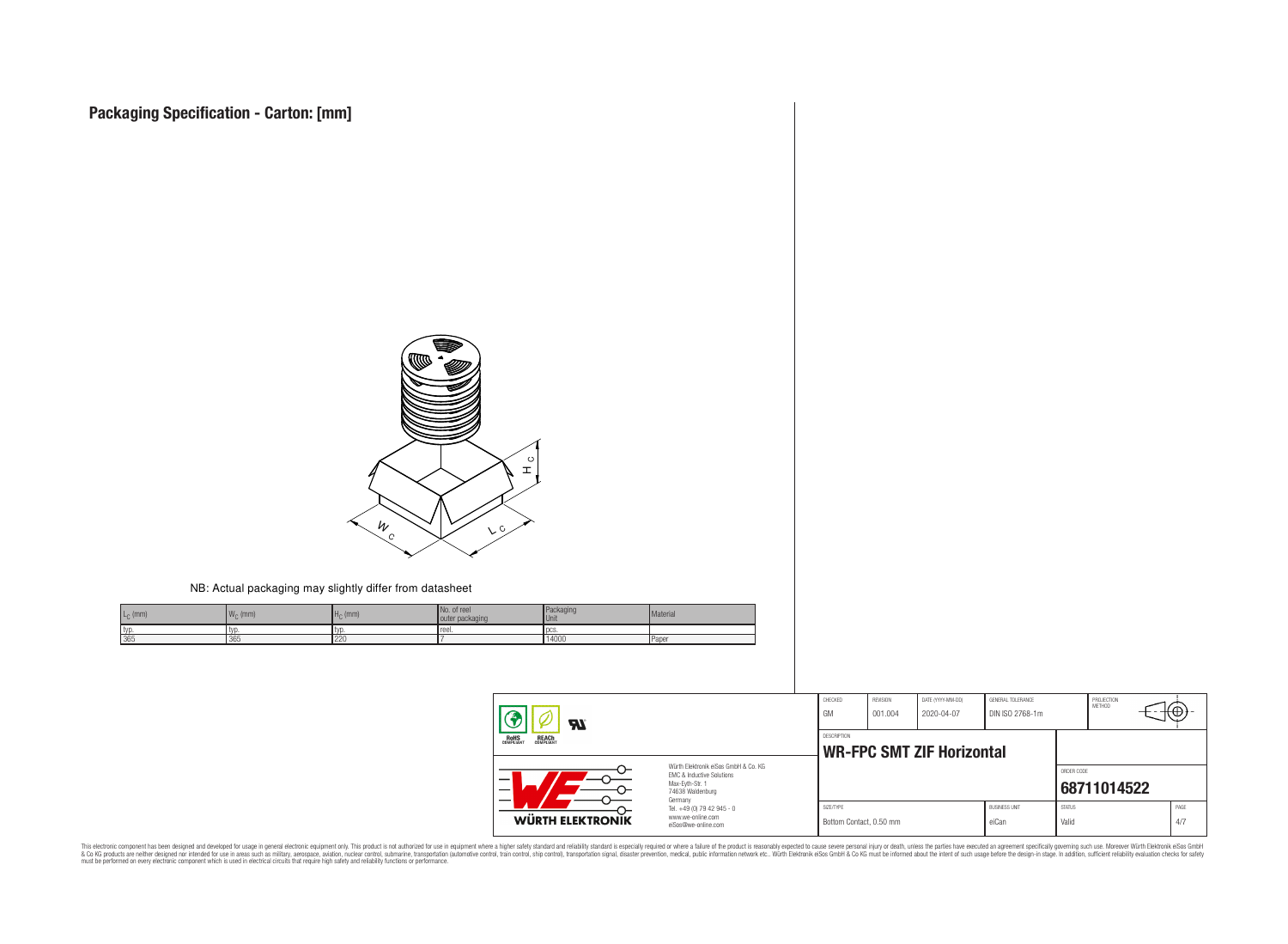## **Classification Reflow Profile for SMT components:**



## **Classification Reflow Soldering Profile:**

| <b>Profile Feature</b>                              |                    | Value                            |
|-----------------------------------------------------|--------------------|----------------------------------|
| Preheat Temperature Min <sup>1)</sup>               | <sup>I</sup> s min | 150 °C                           |
| <b>Preheat Temperature Max</b>                      | 's max             | 200 °C                           |
| Preheat Time $t_s$ from $T_{s,min}$ to $T_{s,max}$  | $t_{\rm s}$        | $60 - 120$ seconds               |
| Ramp-up Rate $(T_1$ to $T_p$ )                      |                    | 3 °C/ second max.                |
| <b>Liquidous Temperature</b>                        | Ь.                 | 217 °C                           |
| Time t <sub>1</sub> maintained above T <sub>1</sub> | ь.                 | $60 - 150$ seconds               |
| Peak package body temperature                       | l n                | $T_n \leq T_c$ , see Table below |
| Time within 5°C of actual peak<br>temperature       | t <sub>p</sub>     | $20 - 30$ seconds                |
| Ramp-down Rate $(T_p$ to $T_1$ )                    |                    | $6^{\circ}$ C/ second max.       |
| Time 25°C to peak temperature                       |                    | 8 minutes max.                   |

1) refer to IPC/JEDEC J-STD-020D refer to IPC/ JEDEC J-STD-020E

# **Package Classification Reflow Temperature (T<sup>c</sup> ):**

| <b>Properties</b>                                                         | Volume mm <sup>3</sup><br>$350$ | Volume mm <sup>3</sup><br>350-2000 | Volume mm <sup>3</sup><br>>2000 |
|---------------------------------------------------------------------------|---------------------------------|------------------------------------|---------------------------------|
| <b>PB-Free Assembly   Package Thickness  </b><br>$< 1.6$ mm <sup>1)</sup> | 260 °C                          | 260 °C                             | 260 °C                          |
| <b>PB-Free Assembly   Package Thickness  </b><br>$1.6$ mm $- 2.5$ mm      | 260 °C                          | 250 °C                             | 245 °C                          |
| <b>PB-Free Assembly   Package Thickness  </b><br>$\geq$ 2.5 mm            | 250 °C                          | 245 °C                             | 245 °C                          |

1) refer to IPC/JEDEC J-STD-020D

refer to IPC/ JEDEC J-STD-020E

| Яľ                                                    |                                                                                                                     | CHECKED<br>GM                        | <b>REVISION</b><br>001.004 | DATE (YYYY-MM-DD)<br>2020-04-07  | GENERAL TOLERANCE<br>DIN ISO 2768-1m |                        | PROJECTION<br>METHOD | ₩Ψ          |
|-------------------------------------------------------|---------------------------------------------------------------------------------------------------------------------|--------------------------------------|----------------------------|----------------------------------|--------------------------------------|------------------------|----------------------|-------------|
| <b>REACH</b><br>COMPLIANT<br><b>ROHS</b><br>COMPLIANT |                                                                                                                     |                                      |                            | <b>WR-FPC SMT ZIF Horizontal</b> |                                      |                        |                      |             |
| –<br>-                                                | Würth Flektronik eiSos GmbH & Co. KG<br>EMC & Inductive Solutions<br>Max-Evth-Str. 1<br>74638 Waldenburg<br>Germany |                                      |                            |                                  |                                      | ORDER CODE             | 68711014522          |             |
| <b>WÜRTH ELEKTRONIK</b>                               | Tel. +49 (0) 79 42 945 - 0<br>www.we-online.com<br>eiSos@we-online.com                                              | SIZE/TYPE<br>Bottom Contact, 0.50 mm |                            |                                  | <b>BUSINESS UNIT</b><br>eiCan        | <b>STATUS</b><br>Valid |                      | PAGE<br>5/7 |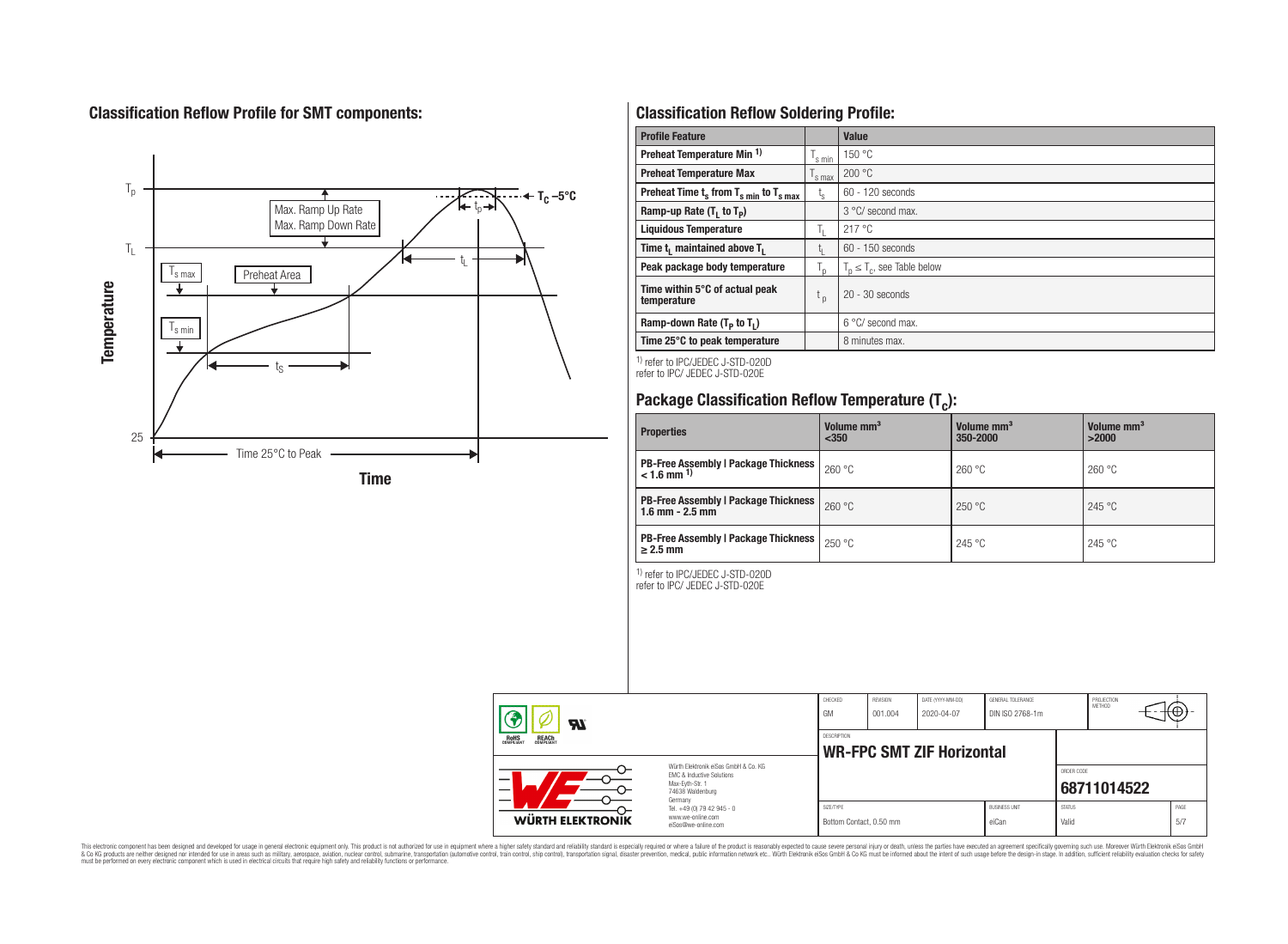## **Cautions and Warnings:**

### **The following conditions apply to all goods within the product series of the Connectors of Würth Elektronik eiSos GmbH & Co. KG:**

### **General:**

- This mechanical component is designed and manufactured for use in general electronic equipment.
- Würth Elektronik must be asked for written approval (following the PPAP procedure) before incorporating the components into any equipment in fields such as military, aerospace, aviation, nuclear control, submarine, transportation (automotive control, train control, ship control), transportation signal, disaster prevention, medical, public information network, etc. where higher safety and reliability are especially required and/or if there is the possibility of direct damage or human injury.
- Mechanical components that will be used in safety-critical or high-reliability applications, should be pre-evaluated by the customer.
- The mechanical component is designed and manufactured to be used within the datasheet specified values. If the usage and operation conditions specified in the datasheet are not met, the component may be damaged or dissolved.
- Do not drop or impact the components, the component may be damaged.
- Prevent any damage or scratches on the component, especially on the actuator.
- Direct mechanical impact to the product shall be prevented (e.g overlapping of the PCB's).
- Würth Elektronik products are qualified according to international standards, which are listed in each product reliability report. Würth Elektronik does not warrant any customer qualified product characteristics beyond Würth Elektroniks' specifications, for its validity and sustainability over time.
- The responsibility for the applicability of the customer specific products and use in a particular customer design is always within the authority of the customer. All technical specifications for standard products do also apply to customer specific products.
- The mechanical component is designed to be used along with Würth Elektronik counterparts and tools. Würth Elektronik cannot ensure the reliability of these components while being used with other products.

### **Product Specific:**

#### Soldering:

- The solder profile must comply with the technical product specifications. All other profiles will void the warranty.
- All other soldering methods are at the customers' own risk.

#### Cleaning and Washing:

- Washing agents used during the production to clean the customer application might damage or change the characteristics of the component, body, pins and termination. Washing agents may have a negative effect on the long-term functionality of the product.
- Using a brush during the cleaning process may deform function relevant areas. Therefore, we do not recommend using a brush during the PCB cleaning process.

#### Potting and Coating:

• If the product is potted in the customer application, the potting material might shrink or expand during and after hardening. Shrinking could lead to an incomplete seal, allowing contaminants into the components. Expansion could damage the components. We recommend a manual inspection after potting or coating to avoid these effects.

### **Storage Conditions:**

- A storage of Würth Elektronik products for longer than 12 months is not recommended. Within other effects, the terminals may suffer degradation, resulting in bad solderability. Therefore, all products shall be used within the period of 12 months based on the day of shipment.
- Do not expose the components to direct sunlight.
- The storage conditions in the original packaging are defined according to DIN EN 61760-2.
- The storage conditions stated in the original packaging apply to the storage time and not to the transportation time of the components.

### **Handling:**

- Do not repeatedly operate the component with excessive force. It may damage or deform the component resulting in malfunction.
- In the case a product requires particular handling precautions, in addition to the general recommendations mentioned here before, these will appear on the product datasheet.

These cautions and warnings comply with the state of the scientific and technical knowledge and are believed to be accurate and reliable. However, no responsibility is assumed for inaccuracies or incompleteness.

| Hī<br>ROHS<br>COMPLIANT<br><b>REACH</b><br>COMPLIANT<br>Würth Flektronik eiSos GmbH & Co. KG<br>FMC & Inductive Solutions<br>-<br>Max-Eyth-Str. 1<br>74638 Waldenburg<br>Germany |                                                                        | CHECKED<br>GM                                          | <b>REVISION</b><br>001.004 | DATE (YYYY-MM-DD)<br>2020-04-07 | GENERAL TOLERANCE<br>DIN ISO 2768-1m |                        | PROJECTION<br><b>METHOD</b> |  | ₩           |
|----------------------------------------------------------------------------------------------------------------------------------------------------------------------------------|------------------------------------------------------------------------|--------------------------------------------------------|----------------------------|---------------------------------|--------------------------------------|------------------------|-----------------------------|--|-------------|
|                                                                                                                                                                                  |                                                                        | <b>DESCRIPTION</b><br><b>WR-FPC SMT ZIF Horizontal</b> |                            |                                 |                                      |                        |                             |  |             |
|                                                                                                                                                                                  |                                                                        |                                                        |                            |                                 |                                      | ORDER CODE             | 68711014522                 |  |             |
| WÜRTH ELEKTRONIK                                                                                                                                                                 | Tel. +49 (0) 79 42 945 - 0<br>www.we-online.com<br>eiSos@we-online.com | SIZE/TYPE<br>Bottom Contact, 0.50 mm                   |                            |                                 | <b>BUSINESS UNIT</b><br>eiCan        | <b>STATUS</b><br>Valid |                             |  | PAGE<br>6/7 |

This electronic component has been designed and developed for usage in general electronic equipment only. This product is not authorized for use in equipment where a higher safety standard and reliability standard si espec & Ook product a label and the membed of the seasuch as marked and as which such a membed and the such assume that income in the seasuch and the simulation and the such assume that include to the such a membed and the such